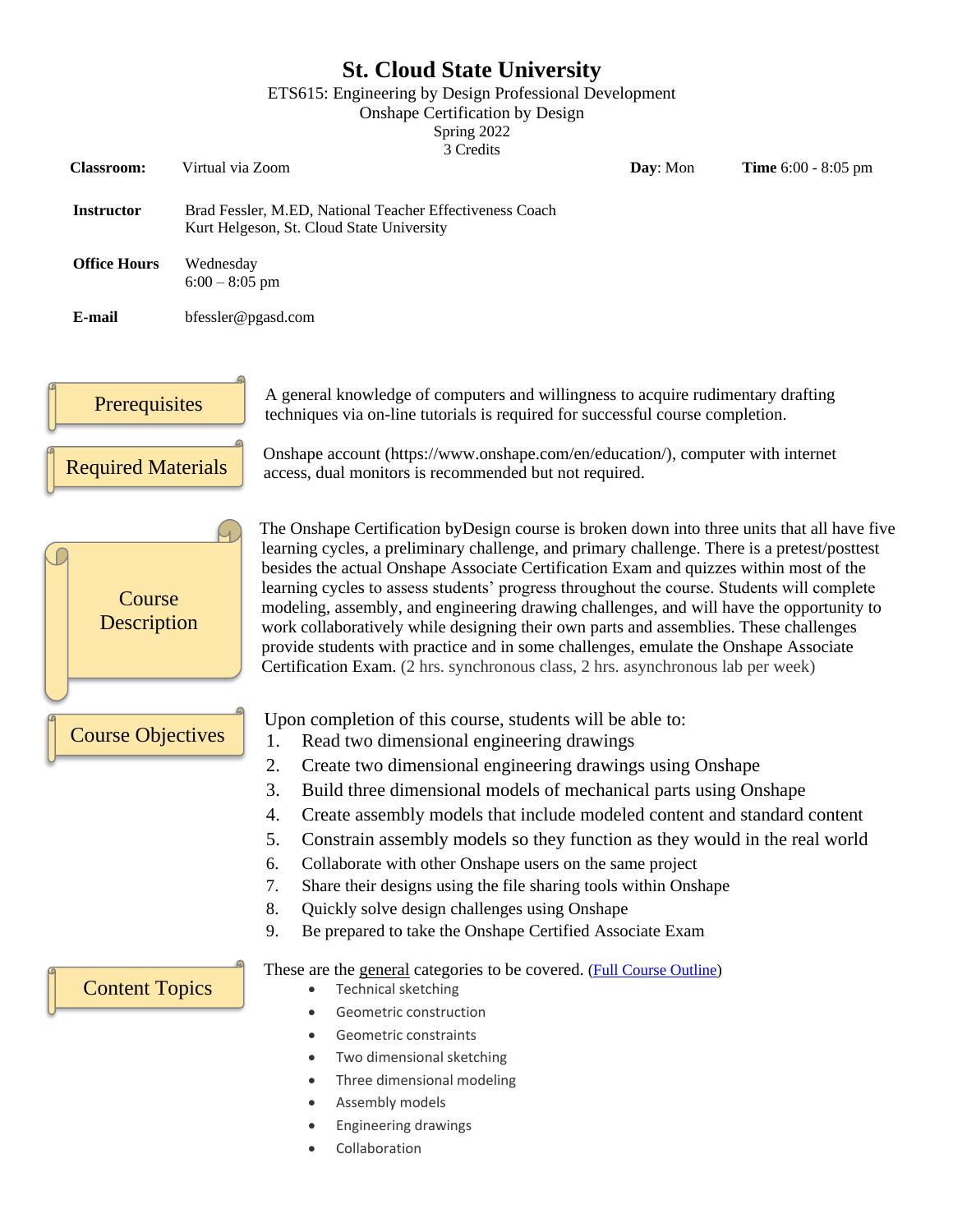Problem solving

### Instructional **Process**

Evaluation **Methods** 

This highly interactive, hands-on course consists of a blended learning approach, where face-to-face interaction and learning is mixed with independent study via technology. The instructional strategy will consist of: content introduced in class or on-line outside the classroom whereas the students come to class armed with questions and some background knowledge, in-class demonstrations and lectures, and out of class assignments. Various instructional modes, duties and media to be utilized include: class discussions, various readings, video tutorials, mini lectures, quizzes, assignments, and posting of a self-reflection & muddiest point on the topics. These items are intended to test your knowledge about the subject matter, conceptual ability, critical thinking, and communicating your concept intent precisely. If you engage with the course content, with your classmates, and with the instructor, you will undoubtedly learn more.

Grading rubrics will be provided based on the following criteria:

| <b>Objectives</b>                                                                                                    | Fulfill assignment/project's requirements                                                                                                                                                                                                               |                                                                                              |                              |  |  |  |  |  |
|----------------------------------------------------------------------------------------------------------------------|---------------------------------------------------------------------------------------------------------------------------------------------------------------------------------------------------------------------------------------------------------|----------------------------------------------------------------------------------------------|------------------------------|--|--|--|--|--|
| <b>Process</b>                                                                                                       | Ability to visualize & execute assignment/project<br>Develop effective solutions<br>Ability to verbalize on work progress<br>Respectful and good work ethics<br>Active class participation and collaboration<br>Degree of involvement<br>Meet deadlines |                                                                                              |                              |  |  |  |  |  |
| <b>Professionalism</b>                                                                                               |                                                                                                                                                                                                                                                         |                                                                                              |                              |  |  |  |  |  |
| <b>Final deliverable</b>                                                                                             | <b>Assignment/Project Presentation</b><br>Completed and on time                                                                                                                                                                                         |                                                                                              |                              |  |  |  |  |  |
| Grading                                                                                                              | Categories as follows:                                                                                                                                                                                                                                  |                                                                                              |                              |  |  |  |  |  |
| 1.<br>Attendance<br>2.<br>Participation/ Learning Cycle Quizzes<br>3.<br>Project(s)<br>Posttest/Final<br>4.<br>Total |                                                                                                                                                                                                                                                         |                                                                                              |                              |  |  |  |  |  |
| $\geq 94\%$<br>83% to 86.9%                                                                                          | A<br>$A-$<br>$B+$<br>B<br>$B -$                                                                                                                                                                                                                         | 73% to 76.9%<br>70% to 72.9%<br>67% to 69.9% ___________D+<br>63% to 66.9% D<br>60% to 62.9% | $\mathsf{C}$<br>$C-$<br>$D-$ |  |  |  |  |  |
| 77% to 79.9%                                                                                                         | $C+$                                                                                                                                                                                                                                                    | $<60\%$                                                                                      | $\mathbf{F}$                 |  |  |  |  |  |

D2L

Electronic materials, resources, syllabus, and other pertinent info will be located in the Buzz learning management system.

### **Deadlines**

The due-date and instructions for submission of each assignment/project will be communicated when assigned. Projects will be submitted using the comment and assign function within Onshape. Make sure you hit the assign to checkbox after tagging me in the comment.

No late submissions will be accepted after the due date and time.